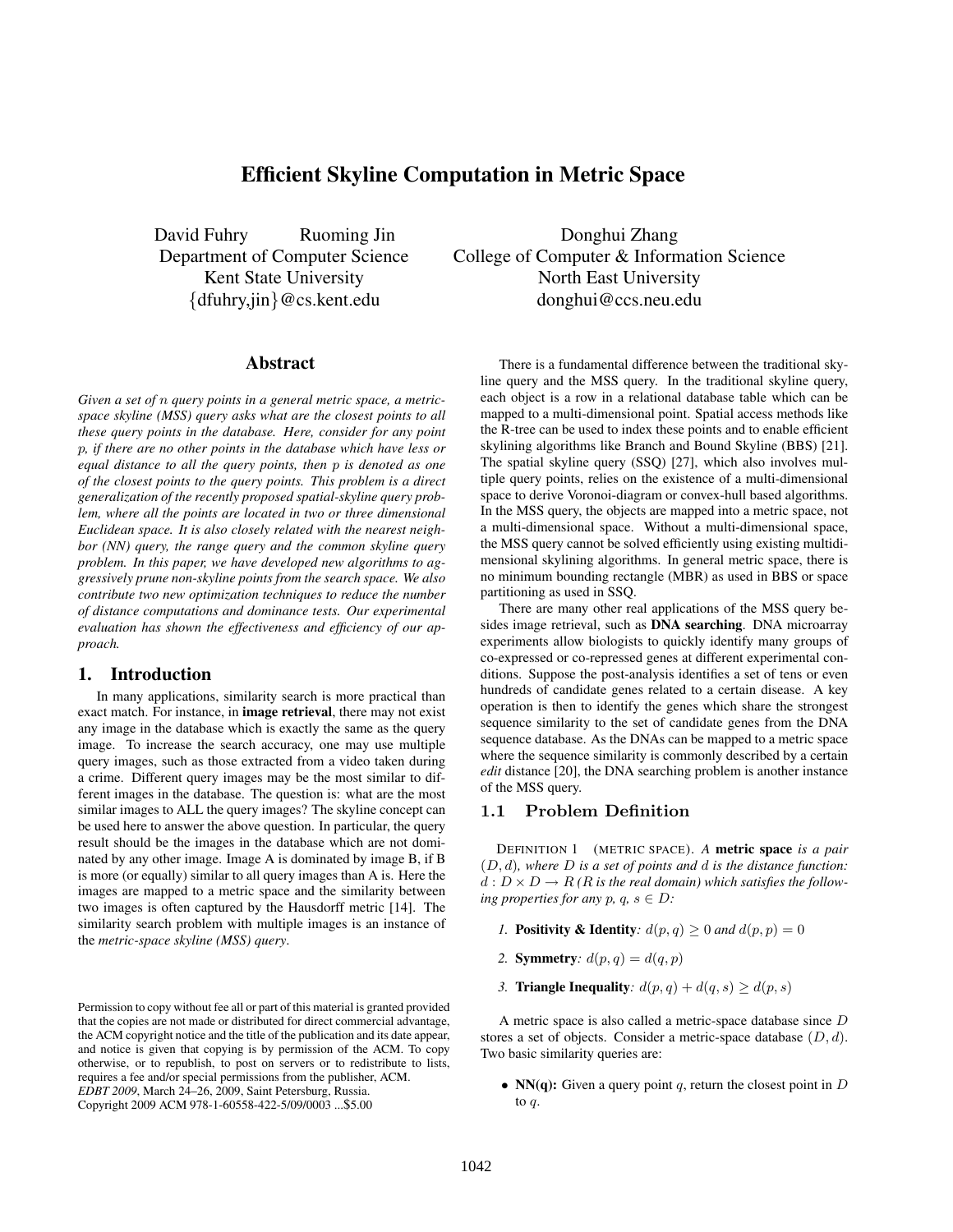• **Range(q,r):** Given a query point q and a distance  $r > 0$ , return all the points in  $D$  whose distances to  $q$  are no more than r.

DEFINITION 2 (DOMINANCE). *Consider a metric-space database*  $(D, d)$ *, and a set of query points*  $Q = \{q_1, q_2, \ldots, q_m\}$ *. For any two points*  $p, p' \in D$ , p **dominates** p' *if the following two conditions hold:*

$$
I. \ \ \forall q_i \in Q, \ d(p, q_i) \leq d(p', q_i);
$$

$$
2. \ \exists q_j \in Q, \, d(p,q_j) < d(p',q_j).
$$

Intuitively, p dominates  $p'$  if p has an equal or smaller distance than  $p'$  to all query points in  $Q$ , and p has a smaller distance than  $p'$  to at least one query point.

DEFINITION 3 (METRIC-SPACE SKYLINE). *Consider a metricspace database*  $(D, d)$ *, and a set of query points*  $Q = \{q_1, q_2,$ . . . , qm}*. The* **metric-space skyline (MSS)** *is the set of objects in* D *which are not dominated by any other object in* D*.*

This paper addresses the problem of computing metric-space skylines.

### 1.2 Challenges of the MSS Query

For a large database, indexed skyline computation is a must, as non-indexed algorithms, which need  $O(|D|^2)$  dominance tests and  $|D||Q|$  distance computations, are very inefficient. However, as discussed before, existing indexed skyline computation like BBS or SSQ assumes a multi-dimensional vector space and therefore does not apply to the MSS query.

So the first challenge for us is how to design efficient algorithms based on metric-space indices like the *Vantage-Point tree (VPT)* [30, 32]. In addition, even though the general idea of BBS can apply to MSS, it will be inefficient without utilizing the properties of the general metric space, such as the triangle inequality.

The second challenge is how to minimize the number of distance computations and dominance tests. In a metric space, distance computation can be very expensive [5]. Similarly, a dominance test can also be very expensive. For instance, a dominance test involving two data points with respect to a set of  $m$  query points can require m comparisons (one comparison per query point). As the number of query points can be relatively large (tens or even hundreds), the cost of dominance tests can become the bottleneck of the search process.

### 1.3 Recent Work

Very recently and concurrent with our work [13], Chen and Lian [8] introduced a straightforward adaptation of BBS for metric space datasets indexed by M-Tree, introducing the  $MSQ$  algorithm to compute the spatial skyline. Unlike their work, we make a systematic effort to reduce the number of distance computations and dominance tests, using two new optimization techniques. These *dynamic indexing* and *k-dispersion* extensions are detailed in Section 3, and it is shown that they can significantly reduce dominance tests and distance computations.

### 1.4 Our Contributions

In this paper, we design algorithms to aggressively utilize the basic properties of the metric space, i.e., the triangle inequality, and incorporate the existing indexes for metric space, such as GHT (*Generalized-Hyperplane* tree) [30], VPT (*Vantage-Point* tree) [30, 32], SAT (*Spatial-Approximation* tree) [19], M-tree [11] and their variants including MVPT (*Multiple-Vantage-Point* tree) [3], to speedup the processing of the MSS query. We have revealed some interesting relationships between the existing similarity queries, i.e. NN (Nearest Neighbor) and range queries, and MSS queries. Simply speaking, we show that an appropriate range query of any query point  $q$  with its range being a function of its distance to its nearest neighbor provably contains all the resulting points for the MSS query. This property can help us immediately reduce the search space for MSS queries significantly. Further, we have developed techniques to effectively prune different metric-space constructs, such as regions formed by covering balls and general hyperplanes, which do not contain any MSS points.

We propose two new optimization techniques: *dynamic indexing* and *k-dispersion*, to reduce dominance tests and distance computations, respectively. *Dynamic indexing* organizes the alreadycomputed MSS points into buckets such that the candidate MSS points can be quickly pruned if they are dominated by some other points. This approach is similar to the index approach in [29] for the general skyline query; however, our index is dynamically maintained for the answering set. The *k-dispersion* optimization uses a subset of  $k$  maximally-distant [12] query points to facilitate distance estimation. For a candidate MSS point  $p$ , only its distances to the chosen  $k$  query points are calculated. The other distance values are estimated using triangle inequality and the known pairwise distances between query points. A *lazy* technique computes exact values only when they are needed later. We note that the k-dispersion points serve as the analog to vertices of the convex hull of the query point in Euclidean space.

We have performed a detailed experimental evaluation on both real and synthetic datasets. Our experimental results show our algorithms and techniques can significantly speed up the processing of MSS queries and reduce the number of distance computations and dominance tests. Overall, the performance gain can be more than 300 times compared with the naive method.

### **2. Metric Skyline Algorithms**

In this section, we present two algorithms for efficiently processing MSS queries. Subsection 2.1 presents  $N^2RS$  (Nearest-Neighbor-Range-Skyline), which uses familiar nearest neighbor (NN) and range queries, and requires two passes of the database. Subsection 2.2 introduces  $B^2MS^2$  (Branch-and-Bound Metric Space Skyline), which can progressively return MSS points in a single pass of the database. Subsection 2.3 generalizes the typical metricspace enclosing ball geometry into the GMBR (General Minimal Bounding Region), which allows a broader range of metric space indexes to be utilized in the  $B^2MS^2$  algorithm.

### 2.1 Answering MSS queries using NN and Range Query

We start with two lemmas describing the basic relationships between NN, Range query, and MSS query.

LEMMA 1. *Given a metric-space database* D *and a set of query points*  $Q$ *, for any*  $q \in Q$ *: 1) if*  $q$  *has only one nearest neighbor* p ∈ D*, then then* p *is a MSS point; and 2) if* q *has more than one nearest neighbor, then at least one of them is a MSS point.*

**Proof:** Case 1: If  $p$  is the only nearest neighbor of  $q$ , then, for any other point  $p'$ ,  $d(p, q) < d(p', q)$ . Thus, no point can dominate q, and p is a MSS point.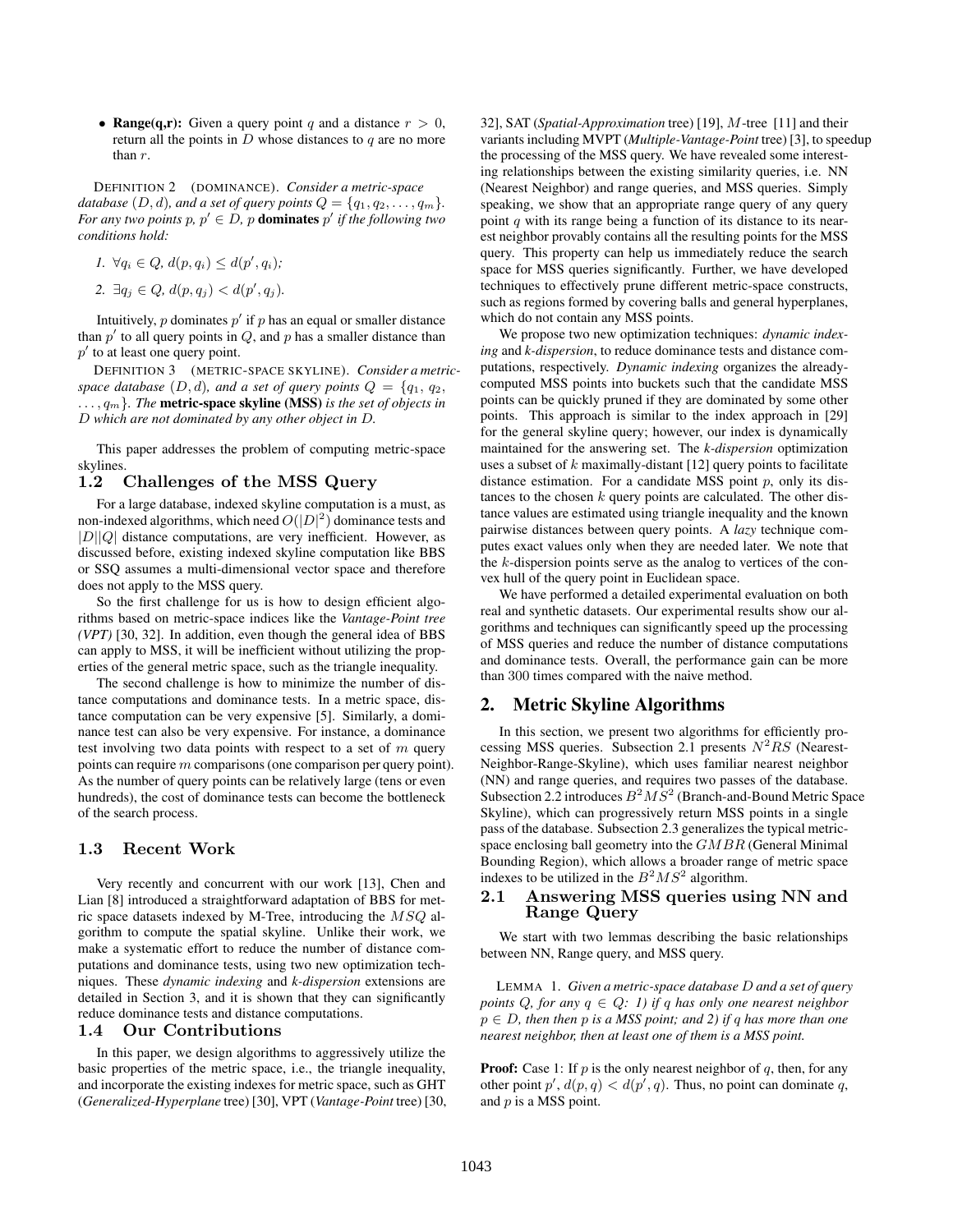

**Figure 1. NN, Range, and MSS queries**

Case 2: If there are multiple nearest neighbors of  $q$ , then no other point can dominate them (based on the argument in Case 1). Therefore, there is at least one of nearest neighbors is a skyline point based on the transitivity of the skyline points.  $\Box$ 

This lemma provides a stronger result than the results in [27], which considers only the cases in the Euclidean space and does not separate these two cases. This lemma suggests for any  $q \in Q$ :  $NN(q) \cap MSS(Q) \neq \emptyset$ 

Note that in the general case, it is not true that  $NN(q) \subseteq MSS(Q)$ .

The following lemma builds the relationship between NN, the range query and the MSS query. To facilitate our discussion, we define the *enclosing ball* as a pair  $(p, r_p)$  for a set of points X,  $r_p = max_{x \in X} d(x, p)$ . We refer p as the center of the ball, and  $r_p$  is the radius of the ball. Note that in the general case,  $p$  is not necessarily a point in X. We will specify if  $p \in X$ .

LEMMA 2. For any point  $q$  in the query set  $Q$ , let  $(q, r_q)$  be *an enclosing ball for* Q*. The distance between a MSS point and* q *is bounded by*  $2r_q + d(q, NN(q))$ *.* 

**Proof:** For a point  $q \in Q$ , the furthest distance from q's nearest neighbor to any point in Q is bounded by  $d(q, NN(q))$  +  $r_q$  (Figure 1). Suppose a point p' is outside the radius of  $r_q$  +  $d(q, NN(q)) + r_q: d(p', q) > 2r_q + d(q, NN(q))$ , then for any query point  $q'$ ,

$$
d(p', q') > r_q + d(q, NN(q)) \ge d(NN(q), q')
$$

Therefore, the point  $p'$  is dominated by  $NN(q)$  and is not a MSS point. Therefore, The distance between a MSS point and q cannot be more than  $2r_q + d(q, NN(q))$ .  $\Box$ 

This lemma suggests that for any  $q \in Q$ :  $MSS(Q) \subseteq Range$  $(q, 2r_q + d(q, NN(q)))$ 

Utilizing this lemma, we can process a MSS query as follows. We select a query point  $q$  (the selection will be discussed later), and find the nearest neighbor of  $q$  (NN(q)). Then, we perform a range query  $Range(q, 2r_q + d(q, NN(q))$ . For each answering point in the range query, we compute their distance to all the points in  $Q$ , and generate a | $Q$ |-dimensional database. Finally, we apply a general skyline algorithm, such as BBS, to identify the skyline points in the new space. Based on the definition, these points are our targeted MSS points. Algorithm 2.1 is the sketch of this algorithm.

Note that in the  $N^2RS$  algorithm, we use a heuristic (smallestenclosing-ball) to choose the center. It will help us to minimize the first term  $(2r_q)$  of the range in the range query (Line 3, Algorithm 2.1). The second term is hard to minimize before we find all the nearest neighbors for each query point. Note that this heuristic

basically targets minimizing the total number of candidate MSS points.

| Algorithm 1 $N^2RS(D,Q)$                                                      |
|-------------------------------------------------------------------------------|
| <b>Parameter:</b> A metric space dataset $D$                                  |
| <b>Parameter:</b> A nonempty set of query points $Q$                          |
| <b>Condition:</b> The enclosing ball $(q, r_q)$ , $q \in Q$ for Q chooses the |
| query point with the smallest radius                                          |
| 1: $(q, r_a) \leftarrow$ Smallest-Enclosing-Ball for Q                        |
| 2: $p \leftarrow NN(q)$                                                       |
| 3: $R \leftarrow Range(q, 2 \times r_q + d(p, q))$                            |
| 4: $S \leftarrow \emptyset$                                                   |
| 5: foreach $p \in R$ do                                                       |
| 6: $S \leftarrow S \cup \{(d(p,q_1), \cdots, d(p,q_m)\}\$                     |
| $7:$ end for                                                                  |
| 8: return $Skyline(S)$ ;                                                      |

The computational complexity for  $N^2RS$  is as follows. In the worst case, the computational cost for NN and Range query are  $O(|D|)$ . The cost of traditional skyline algorithm is bounded by  $O(|R|log|R| + |R||Q|)$ , where the size of the range query result is  $|R|$ . The first term is the cost for sorting or building an R-tree. The second term is the cost for dominance test. Put together, the total cost of above algorithm is  $O(|D| + |R|(\log|R| + |Q|))$ . The number of distance computations is  $O(|Q|^2 + |D| + |R||Q|)$ , where  $|Q|^2$  is the computational cost of finding the smallest enclosing ball, |D| is for the nearest neighbor and range query, and  $|R||Q|$ is for construction of the new space.

Even though the  $N^2RS$  algorithm significantly reduces the computational cost for the MSS query compared with the naive solutions, there are several drawbacks of this approach. First, we have to search the entire database twice, one for the nearest neighbor query and another for the range query. Second, the entire range query results has to be mapped for a new space for utilizing the general skyline algorithms. Thus, such algorithms will not be able to utilize the metric space properties of these points, and therefore, can be inefficient. Finally, the user has to wait until the completion of the range query to get any searching results.

#### $2.2$  $^{2}MS^{2}$ :A Progressive Algorithm for MSS queries

In the following, we introduce a progressive (or online) algorithm called  $B^2MS^2$  (Branch-and-Bound Metric Space Skyline), which can quickly return the first MSS points without having to read the entire database. It will scan only the database once and without explicitly transforming to a new multi-dimensional space. Aggressive pruning of the non-MSS points is exploited based on triangle inequality. In addition, many different existing metricspace indexes can be utilized in the algorithm.

**Generic Index Tree:** The generic power of this algorithm is its simple assumption for an index structure. It has two basic requirements:

- 1. The index structure is a tree where each node records an enclosing ball to cover all its point.
- 2. Each leaf node contains a single point.

For most of the index structures, both requirements can be met easily. For the first one, we need an *enclosing ball* to cover all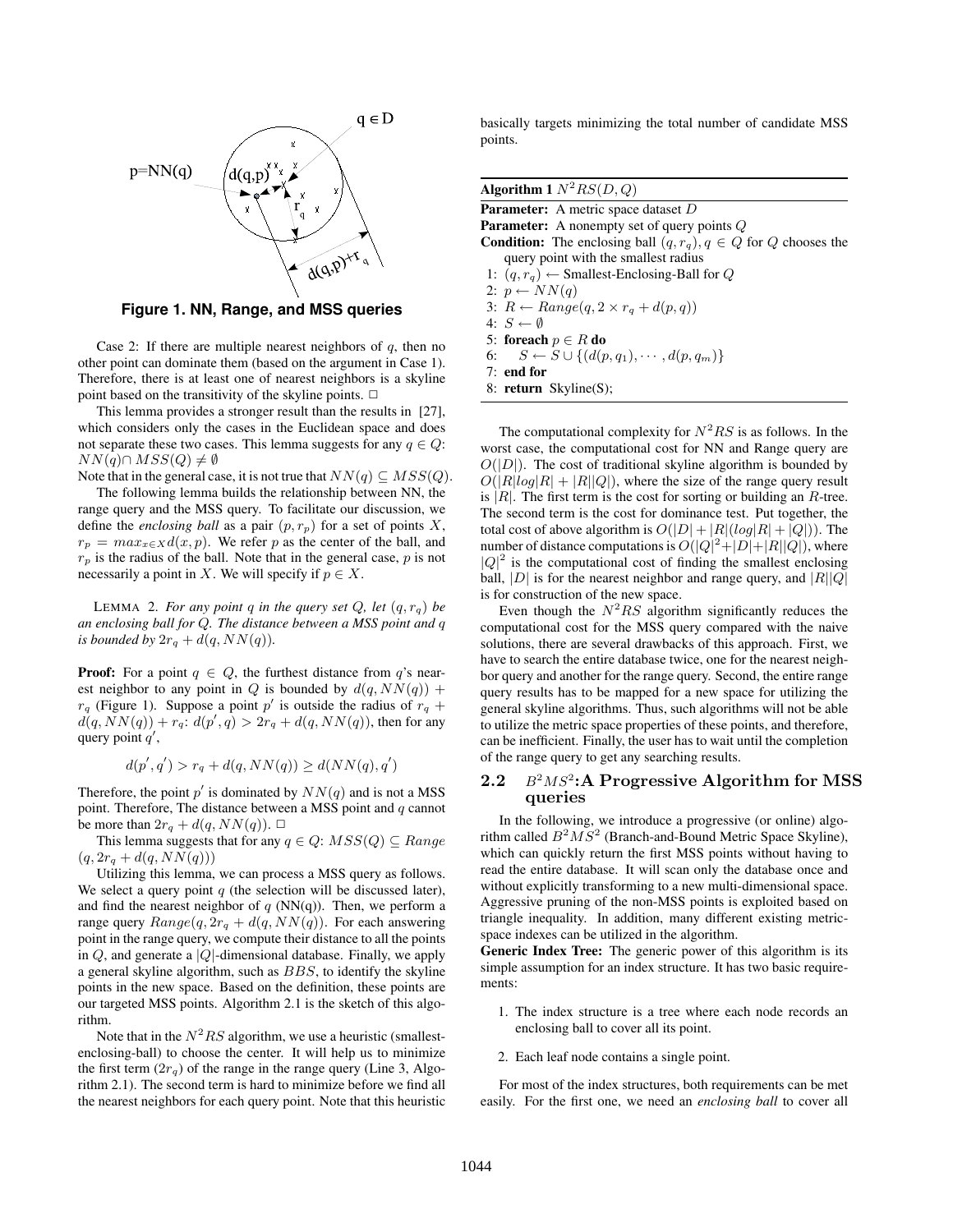

**Figure 2. Lower Bound and Upper Bound**

the points of each node in the index. Such information is already recorded into most of the indexes, for instance, the GHT, SAT, M-tree etc. In the next subsection, we will introduce a generalization of the enclosing ball, which can handle other variations  $(VP,$  $MVP$ , etc). For the second requirement, if each leaf node contains a set of points, we can just (conceptually) add another level of the nodes each recording a single point. We note that Chen and Lian [8] recently developed an algorithm  $MSQ$  with similar ideas for only the M-Tree metric space index. Our algorithm targets any of the other metric index types listed above.

Before we describe the algorithms, we will take a detailed look at the generic index used in  $B^2MS^2$ :  $GHT$ . This index is based on the definition of a generalized hyperplane in metric space.

DEFINITION 4. [30] Given two points  $p_1$  and  $p_2$ , a general*ized hyperplane (GH) is the set of points in the database* D *that are equally close to these two points:*

$$
GH(p_1, p_2) = \{p | d(p, p_1) = d(p, p_2), p \in D\}
$$

Suppose we randomly choose two points  $p_1$  and  $p_2$  in the database. The entire database D can then be partitioned by their hyperplane. One partition will be the set of points which are closest to  $p_1$ ; the others are closest to  $p_2$  (points exactly on the hyperplane can belong to either set).

A GHT essentially utilizes the hyperplane to recursively partition the database and build a binary tree accordingly. For searching and querying purposes, each node in the binary tree records an enclosing ball, where the points for the general hyperplane serve as the center of the ball. Leaves of a GHT record a single point. Note that different heuristics/methods can be used for building a balanced tree and for extending it to a  $k$ -way partition, for example in GNAT [5]. Here,  $N^2RS$  assumes that such an index is already constructed.

**Lower Bound and Upper Bound:** Here, we introduce two bounds associated with each node in the index tree. Such bounds form the basis for  $B^2MS^2$ . First, given the enclosing balls  $(q, r_q)$  and  $(p, r_p)$  for the query set Q and a node X in the index tree, respectively, we introduce the lower bound and upper bound for the node  $X$  as follows:

**Lower Bound:** The lower bound is the closest possible distance between a point in  $X$  and a point in  $Q$  and is estimated using the enclosing balls. We denote the lower bound as  $LB(X, Q)$ :  $LB(X, Q) = d(q, p) - r_q - r_p$ 

**Upper Bound:** The upper bound is the furthest possible distance between a point in  $X$  and a point in  $Q$  and is estimated using the enclosing balls. We denote the upper bound as  $UB(X, Q)$ :  $UB(X, Q) = d(q, p) + r_q + r_p$ 

The following lemma describes a simple way to prune a node if it does not contain any MSS point.

LEMMA 3. Suppose we have two nodes X and Y, if  $UB(X, Q)$  < LB(Y, Q)*, then* Y *will not contain any MSS point.*

**Proof:** Figure 2 shows the scenario. Consider a point  $x$  in  $X$ . Its distance to any query point  $q'$  will be smaller than the distance between any point y in Y and  $q' : d(x, q') \leq UB(X, Q)$  $LB(Y,Q) \leq d(y,q')$ . Thus, all the points in Y will be dominated by x. Therefore, Y will not contain any MSS point.  $\Box$ 

This lemma can help quickly shrink the search range for the MSS points and aggressively prune unpromising nodes. In particular, we note that if we have a collection of nodes,  $X_1, \dots, X_m$ , then we can apply the minimum of the their upper bounds for pruning. In other words, we can define the upper bound for a collection of nodes:  $LB({X_1, \cdots, X_m}, Q) = min_{1 \le i \le m} LB(X_i, Q)$ 

**Algorithm 2**  $B^2MS^2(T,Q)$ 

**Parameter:** The root node of the index tree T

| <b>Parameter:</b> The root houe of the muex tree $T$         |  |  |  |  |  |  |  |
|--------------------------------------------------------------|--|--|--|--|--|--|--|
| <b>Parameter:</b> A nonempty set of query points $Q$         |  |  |  |  |  |  |  |
| 1: $(q, r_q) \leftarrow$ Smallest-Enclosing-Ball for Q       |  |  |  |  |  |  |  |
| 2: $S \leftarrow \emptyset$ // Resulting Set                 |  |  |  |  |  |  |  |
| 3: T.mindist $\leftarrow$ LB(T, Q)                           |  |  |  |  |  |  |  |
| 4: $H.push(T)$ // priority queue ordered by mindist          |  |  |  |  |  |  |  |
| 5: outer_bound $\leftarrow \infty$ // the Upper Bound        |  |  |  |  |  |  |  |
| 6: while $H \neq \emptyset$ do                               |  |  |  |  |  |  |  |
| 7: $p \leftarrow H.pop()$                                    |  |  |  |  |  |  |  |
| 8: if $p.isLeafNode()$ then                                  |  |  |  |  |  |  |  |
| if $lskyline\_dominates(S, p, Q)$ then<br>9:                 |  |  |  |  |  |  |  |
| 10:<br>S.push(p)                                             |  |  |  |  |  |  |  |
| end if<br>11:                                                |  |  |  |  |  |  |  |
| else<br>12:                                                  |  |  |  |  |  |  |  |
| <b>foreach</b> $p' \in p$ . <i>children</i> <b>do</b><br>13: |  |  |  |  |  |  |  |
| if $LB(p', Q) \leq outer\_{bound}$ then<br>14:               |  |  |  |  |  |  |  |
| $p'.mindist \leftarrow LB(p', Q)$<br>15:                     |  |  |  |  |  |  |  |
| 16:<br>H.push(p')                                            |  |  |  |  |  |  |  |
| 17:<br>$outer\_{bound} \leftarrow min(outr\_{bound},$        |  |  |  |  |  |  |  |
| UB(p', Q)<br>18:                                             |  |  |  |  |  |  |  |
| 19:<br>end if                                                |  |  |  |  |  |  |  |
| 20:<br>end for                                               |  |  |  |  |  |  |  |
| 21:<br>end if                                                |  |  |  |  |  |  |  |
| 22: end while                                                |  |  |  |  |  |  |  |
| 23: $return S$                                               |  |  |  |  |  |  |  |
|                                                              |  |  |  |  |  |  |  |

 $B^2MS^2$  **Algorithm Description:** The  $B^2MS^2$  algorithm assumes a generic index tree is constructed for the database D. Algorithm 2 is the sketch of  $B^2MS^2$ . For a given query set Q, it maintains a heap which records all the nodes that potentially include MSS points. The nodes are ordered by their lower bounds  $(p.mindist = LB(p,Q))$ , Line 3 and 15). In addition, we maintain the minimum of all upper bounds for pruning (Line 17). We also maintain a set  $S$  recording partially computed MSS points (Line 2). We always retrieve the first node in the heap (Line 7). If the node is a leaf (single point), we perform the dominance test for it: compare it with all the confirmed MSS points (Line 8). We note that if there is a tie of lower bounds, we will perform a pair-wise dominance test for all the points sharing the tie. We drop points which are dominated. For undominated points, we compare them with the MSS point in  $S$ . If the node is an intermediate node, we will see it can be pruned (Line 14). If it cannot be pruned, we will retrieve all its children, and insert them into the heap by their lower bound (Line 15). The algorithm proceeds until the heap is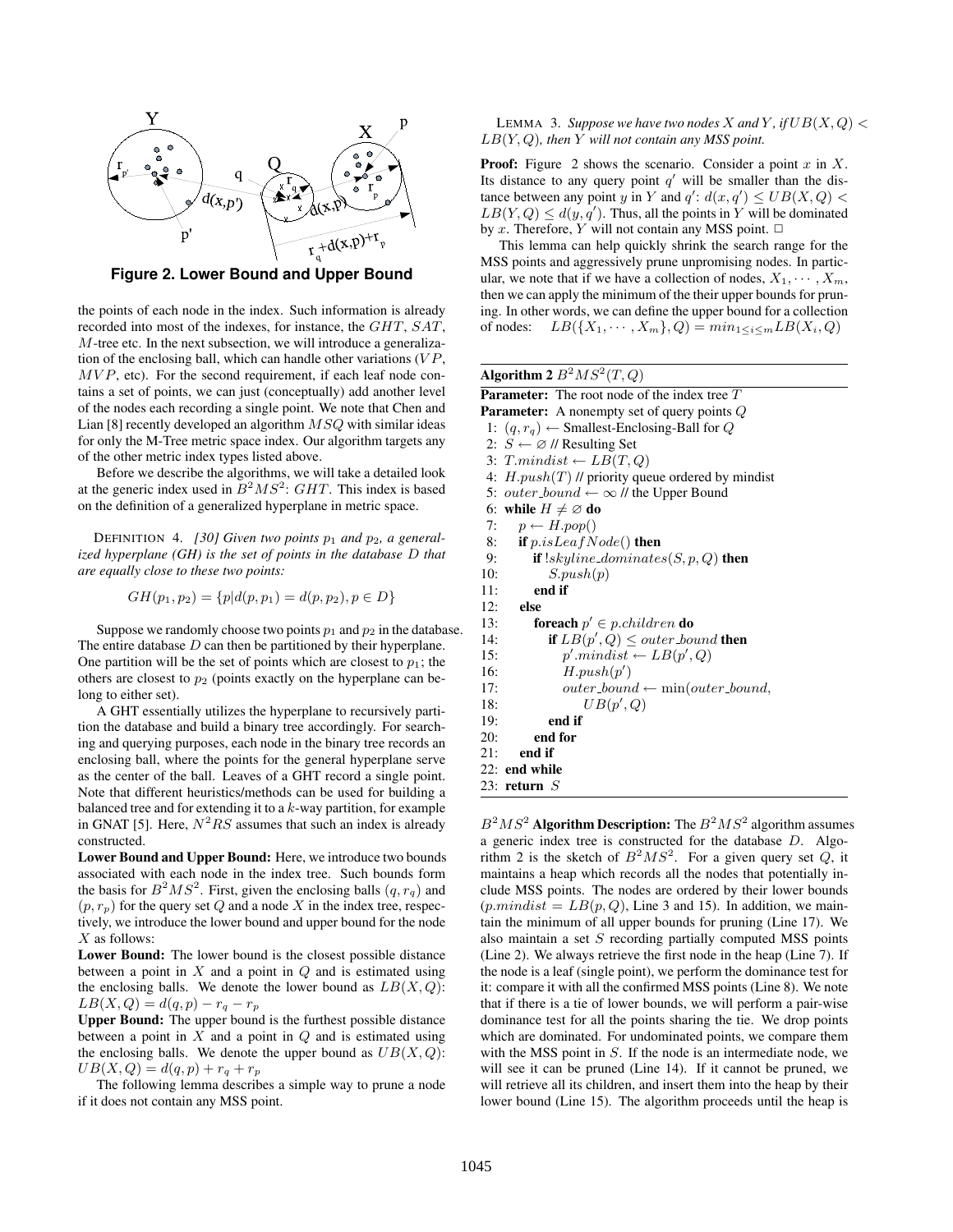empty.

The following invariants of the algorithm show the interesting relationship between  $B^2MS^2$  and  $N^2RS$ .

LEMMA 4. Let  $(q, r_q)$  be the enclosing ball for the query set Q*. The first MSS point being inserted into* S *is* q*'s nearest neigh*bor <sup>1</sup>. Further, the outer\_bound is bounded by  $d(q, NN(q)) + r_q$ .

Thus, we can see that the algorithm will quickly find  $q$ 's nearest neighbor and then continue the range query process. However, unlike  $N^2RS$ ,  $B^2RS^2$  will access each node in the index tree only once. The utilization of an outer-bound allows us to efficiently prune nodes that cannot contain skyline points. Based on the lemma, we can see that the number of candidate points being tested for dominance is  $|R|$ , where  $R$  is the resulting set of the range query  $R(q, 2r_q + d(q, NN(q)))$ . Thus, the worst case computational complexity of the algorithm is  $O(|D| + |R||Q|)$ . The number of distance computations is  $O(|Q|^2 + |D| + |R||Q|)$ , where  $|Q|^2$  is the computational cost of finding the smallest enclosing ball, |D| is for scanning the entire index tree, and  $|R||Q|$ is for performing the dominance tests.

The correctness of the algorithm is as follows. For any point  $p'$  being extracted from the heap, all the points that are extracted earlier had a smaller lower bound. This is equivalent to saying that each of those points had a smaller distance to  $q$ . Thus, each of them will not be dominated by  $p'$ . For the same reason, any point being extracted later than  $p'$  has a larger distance to q. Therefore, a later point can not dominate  $p'$ . Given this, this algorithm will correctly output all the MSS points.

Finally, we note that both algorithms can require a significant number of distance computations and dominance tests. This will be addressed in Section 3.

#### 2.3 Utilizing other Metric Space Indexes

In this subsection, we generalize the enclosing ball notation for covering all the points of nodes in an index tree. Such a structure can be more flexible for utilizing existing indexes, such as  $VP$ -tree [32] and  $MVP$ -tree [3], and improve the pruning performance. The new notation is referred to  $GMBR$  (General Minimum Bounding Region), and is represented as

 ${p|l_1 \leq d(p, x_1) \leq h_1 \land \cdots \land l_n \leq d(p, x_n) \leq h_n}$ 

Here, the  $x_1, \dots, x_n$  do not have to be in the set of database points. Note that the ball is a special case of above representation. Consider the ball  $(q, r_q)$  for a set of points. It is equivalent to a 1-dimensional GMBR, where  $x_1 = q$  and  $l_1 = 0, h_1 = r_q$ . A VP-tree node is another special-case of the GMBR, where  $x_1 =$  $x_2 = \cdots = x_n$  and  $h_1 = l_2, h_2 = l_3, \cdots, h_{n-1} = l_n$ .

Now we consider how to prune such a region. We will utilize the lower bound and upper bound of the distance between any two sets of points. The following theorem identifies these two bounds. Although further details are omitted due to space constraints, we note that this theorem provides the basis for pruning nodes in  $VP$ and  $MVP$ -trees.

THEOREM 1. *For a given node* X*, the lower bound between a point in the query set*  $Q(q, r(q))$  *and the point in GMBR is*  $LB(X, Q) = max_{1 \le i \le n} max(d(q, x_i) - h_i - r_q, l - d(q, x_i)$  $r_q$ ). The upper bound is  $UB(X,Q) = min_{1 \leq i \leq n} d(q, x_i) + r_q +$ hi*.*

# **3. Optimization Techniques for Distance Computation and Comparison**

This section focuses on studying two unique challenges arising in MSS queries which have not been adequately studied before: the cost of distance computations and dominance tests. The number of distance computations for  $N^2RS$  is bounded by  $O(|Q|^2 +$  $2N + |Q||R|$ ) and for  $B^2MS^2$  is bounded by  $O(|Q|^2 + N +$  $|Q||R|$ ) (where  $|R|$  is the number of leaf nodes not pruned). Both will require  $O(|R|^2)$  dominance tests and therefore  $O(|R|^2|Q|)$ distance comparisons. Our goals here are to reduce both the number of distance computations and the number of dominance tests.

#### 3.1 Reducing the number of dominance tests

Given a candidate skyline point and a collection of skyline points  $S$ , to reduce the number of dominance tests, we would like to organize  $S$  so that we can quickly prune the candidate skyline point if it is not a skyline point. A key observation is as follows: a non-skyline point is likely to be dominated by the skyline points which are close to its closest query point. In other words, a skyline point is not likely to dominate non-skyline points if they are closest to some query point other than the skyline point's closest query point. A procedure utilizing this observation for dominance tests is sketched in Algorithm 3.

We organize the points of  $S$  into  $|Q|$  buckets, each bucket corresponding to a query point. Each of the skyline points is put into the bucket of its closest query point. The contents of each bucket are sorted according to their distance to their closest query point. Then for each point  $p$ , the query points are sorted according to their distance to  $p$ . We will first perform a dominance test against the points in the bucket of the closest query point, then those in the bucket of the second closest query point, and so on. We iterate through each bucket's points in their defined order. We will first compare  $p$  with the skyline points which are closest to the current query point  $q$ . Finally, we consider when we can skip the rest of the list in the bucket. Let  $d(p, q)$  be the distance from p to its closet query point q. Suppose we are working on the bucket of  $q'$ . If for one of the bucket's skyline points  $p'$ ,  $d(p', q') > d(p, q)$ , then we can simply stop searching points ordered after  $p'$  in the bucket. The correctness of this procedure can be deduced by Lemma 5.

LEMMA 5. For any point  $p''$  in the bucket after  $p'$ , if  $d(p', q') >$  $d(p, q)$ , then  $p''$  will not dominate  $d(p, q)$ .

### 3.2 Reducing the number of distance computations

Each candidate skyline point will require  $|Q|$  distance computations for a dominance test, where  $|Q|$  is the number of query points. We consider how to reduce the number of such distance computations for each candidate point.

The basic idea to reduce the number of distance computations is utilizing the triangle inequality to estimate the distance. Here, for each candidate point, we will compute its distance to only several query points, and then use the computed distances to estimate its distances to the rest of the query points. The problem is twofold. The first one is determining which query points should be selected as the seeds for estimating other distance. The second problem is how to do the estimation.

Our proposed heuristic is to choose  $k$  representative points to

<sup>&</sup>lt;sup>1</sup>If it has more than one, it will be one of them.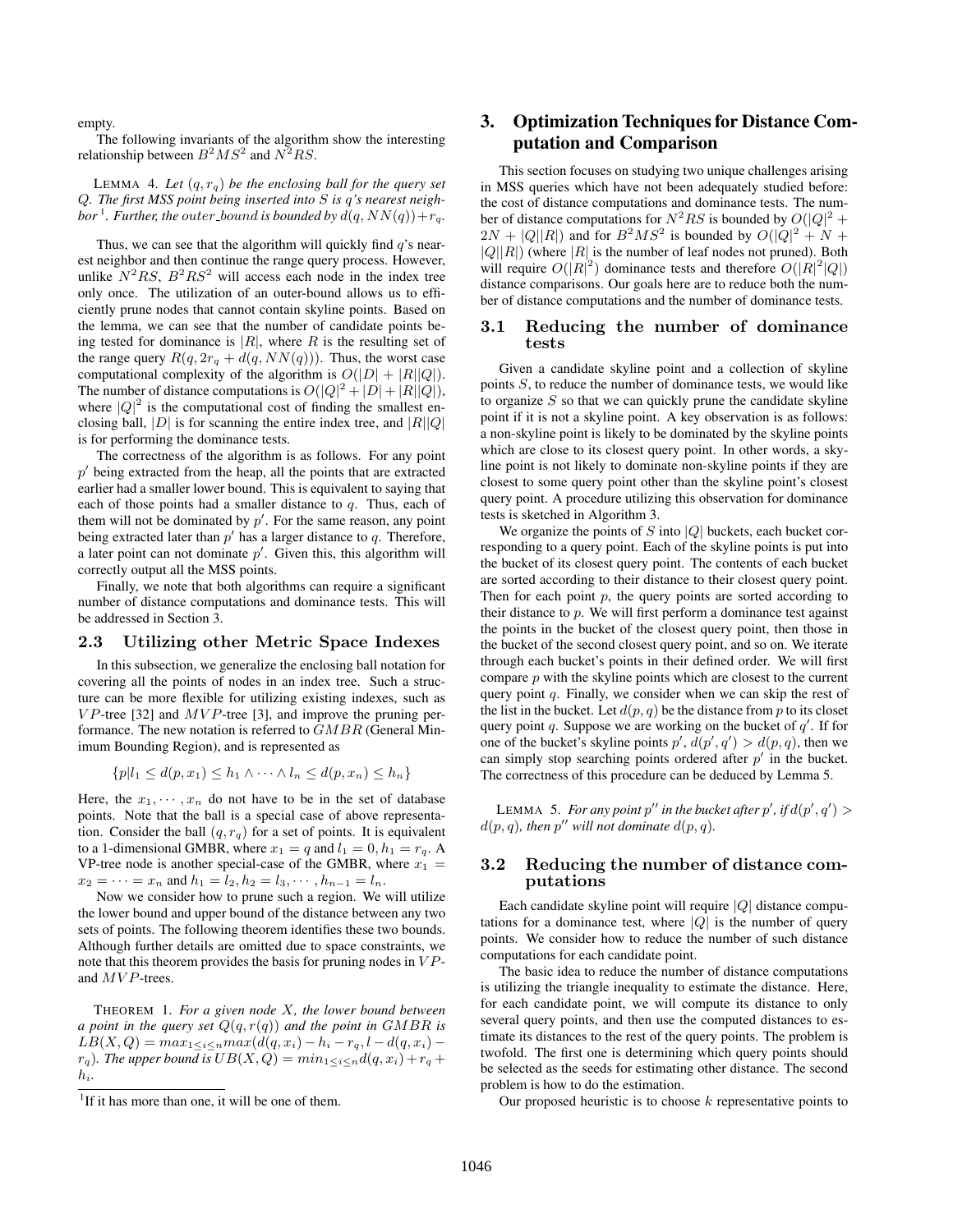|               | <b>Algorithm 3</b> skyline_dominates( $S, p, Q$ )                                  |
|---------------|------------------------------------------------------------------------------------|
|               | <b>Parameter:</b> A set of skyline points $S$ , iteratable by mindist              |
|               | <b>Parameter:</b> A candidate skyline point p                                      |
|               | <b>Parameter:</b> A set of query points $Q$                                        |
|               | <b>Returns:</b> Whether any $s \in S$ dominates p with respect to Q                |
|               | 1: Order $q \in Q$ such that $d(p, q_1) \leq d(p, q_2) \leq \cdots \leq d(p, q_m)$ |
|               | 2: for $i \equiv 1$ to m do                                                        |
| 3:            | $P \leftarrow q_i.buckets$ // All the skyline points in $q_i$ in ascending         |
|               | order of their distance to $q_i$                                                   |
| 4:            | <b>for</b> $i = 1$ to  P  <b>do</b>                                                |
| 5:            | <b>if</b> $d(P[j], q_i) > d(p, q_1)$ then                                          |
| 6:            | break // Skip the rest of the list                                                 |
| 7:            | end if                                                                             |
| 8:            | <b>if</b> $P[j]$ dominates p <b>then</b>                                           |
| 9:            | return true                                                                        |
| 10:           | end if                                                                             |
| 11:           | end for                                                                            |
| $12:$ end for |                                                                                    |
|               | 13: return $false$                                                                 |

cover the set of all query points  $(k > 1)^2$ . We intend for them to serve as the analog to the vertices in the convex hull of all the query points if they were in Euclidean space. For a given set of points, the  $k$ -dispersion points are those points where the sum of their mutual distance is maximal out of all the k points in the set [25]. We expect these  $k$  points to be an effective representation of  $Q$ with respect to pruning. When we apply triangle inequality to a candidate skyline point, a key factor is to have at least one query point which it is close to.

The  $k$ -dispersion problem is known to be  $NP$ -hard. Since the number of query points can be rather large, full enumeration will not work. Instead, we apply a simple greedy algorithm due to Ravi et. al [25]. Essentially, this algorithm first chooses two furthest points. Then it iteratively adds a new point to the selected set such that its distance to the already-selected points is maximal.

The second question is how to estimate the uncomputed distance. The direct solution is to apply each point to estimate a lower bound and then choose the maximal one. However, this procedure can be rather costly if  $k$  is big. A heuristic procedure can be used when  $k$  is big is to choose this point's closest query point (selected), and use that one to do the estimation.

We note that after we apply the lower bound, if we find it cannot be pruned by the current skyline point, we will immediately compute its true distance. This overhead will increase the overall cost of a dominance test. A related problem is that since we only compute the distance to  $k$  query points, we will not be able to rank a database point with respect to all query points (in the Algorithm 3). Our solution is as follows. We only build  $k < m$  buckets instead of m, and all the skyline points are put into whichever of the  $k$  buckets they are closest to. The pruning process is similar to Algorithm 3.

### **4. Experimental Results**

We seek to answer the following performance-related questions:

1. How do the three skyline algorithms,  $N^2RS$ ,  $B^2MS^2$ , and MSQ perform on different datasets?

<sup>2</sup>If  $k = 1$ , we will simply choose the medioid of the query point set.

- 2. Which indexing structures perform best for these types of queries?
- 3. How effective are the optimizations proposed in Section 3?

**Datasets:** We use a total of 4 publicly available datasets which have been used in previous metric space studies. The 2 real datasets are a DNA sequence  $3$  used by the Mobios project [18] and a dictionary listing of single words in the English language from Project Gutenberg [31]. The 2 synthetic datasets are random 5 dimensional vectors and uniform 20-dimensional vectors, both from the Mobios project. Dataset characteristics are presented in Table 1.

#### 4.1 Testing Parameters:

Each of our figures compares the performance of four metric skyline algorithms:  $N^2RS$ ,  $B^2MS^2$ ,  $MSQ$ , and a brute-force linear scan. The implementations of  $N^2RS$  and  $B^2MS^2$  are our own, while the implementation of  $MSQ$  was generously provided to us by the authors of [8].

Among the metric indexes we implemented, GH-tree is most easily compared to M-Tree (used by  $MSQ$ ), so we show GH-tree results for all four datasets. We also show VP-tree results for the dictionary and uniform-20d datasets, and SA-tree results for the random-5d dataset.

The branching factor, which only applies to the  $N^2RS$  and  $B<sup>2</sup>MS<sup>2</sup>$  tests, is the maximal number of children of an intermediate node in a metric tree. For the dna, random-5d, uniform-20d, and dictionary datasets, we used branching factors of 40, 7, 20, and 45, respectively. The block size, which only applies to the MSQ test, is the size of M-Tree blocks into which sibling data items fit. We used block sizes of 1KB for the random-5d dataset and 10KB for the other datasets. The eight skyline parameter combinations we present are: 1)  $N^2RS$  using a GH-tree index; 2)  $B<sup>2</sup>MS<sup>2</sup>$  using a GH-tree index; 3)  $B<sup>2</sup>MS<sup>2</sup>$  using a VP-tree index; 4)  $B^2MS^2$  using an SA-tree index;  $5)B^2MS^2$  using a GHtree index and dynamic indexing; 6)  $B^2MS^2$  using a GH-tree index, dynamic indexing, and a k-dispersion (of between 3 and 10); 7) MSQ using an M-Tree index; and 8) A brute-force, linear scan skyline computation.

We consider three criteria when interpreting the results: running time, number of distance computations, and number of dominance tests. For the  $N^2RS$  and  $B^2MS^2$  tests, tree construction is randomized, and query tuples are randomly selected, provided that they fall within a certain percentage of the dataset diameter of each other. This last constraint is used to simulate real-world queries. The dataset diameters of DNA, randomized-5d, uniform-20d, and dictionary are 11, 2, 3 and 30, respectively. We define a query fraction for each dataset, which is 30%, 40%, 45% and 10%, respectively. All randomly-selected query tuples of a dataset must fall within the range of the query fraction times dataset diameter.

Tree construction and query tuple selection for  $MSQ$  are slightly different. In its authors' implementation, trees are constructed by the M-Tree's BulkLoad method [10]. N Query tuples are selected by choosing a single random tuple and choosing its  $N - 1$  nearest neighbors as the other query tuples. To approximate this effect, when choosing query tuples for the  $N^2RS$  and  $B^2MS^2$  implementations mentioned in the previous paragraph, we chose small query fractions.

<sup>&</sup>lt;sup>3</sup>Imitating the behavior of Mobios, we break the DNA sequence into overlapping, 12-character *fragments* and search among the fragments.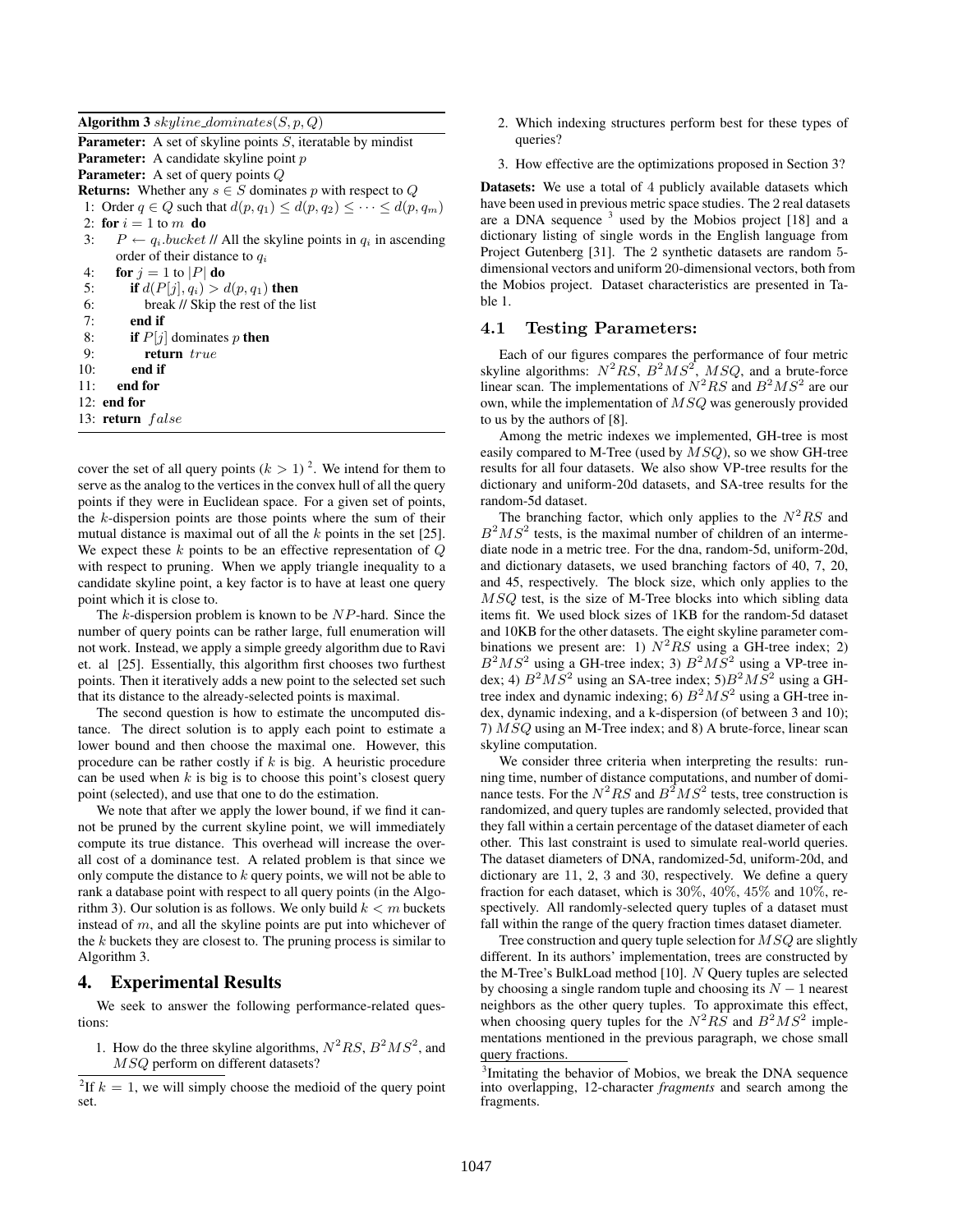

**Figure 3. Experimental Results for DNA and dictionary**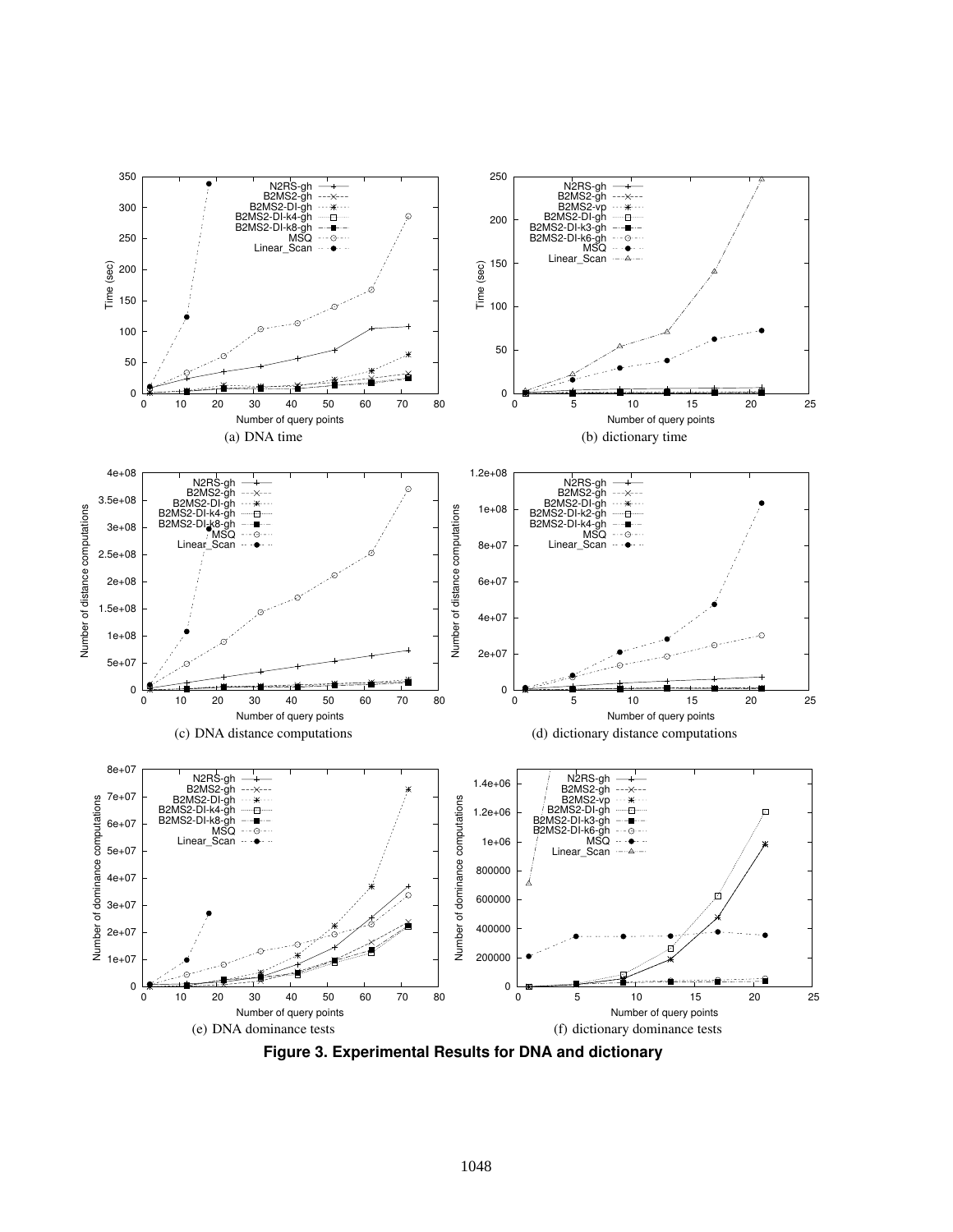

**Figure 4. Experimental results for random-5d and uniform-20d**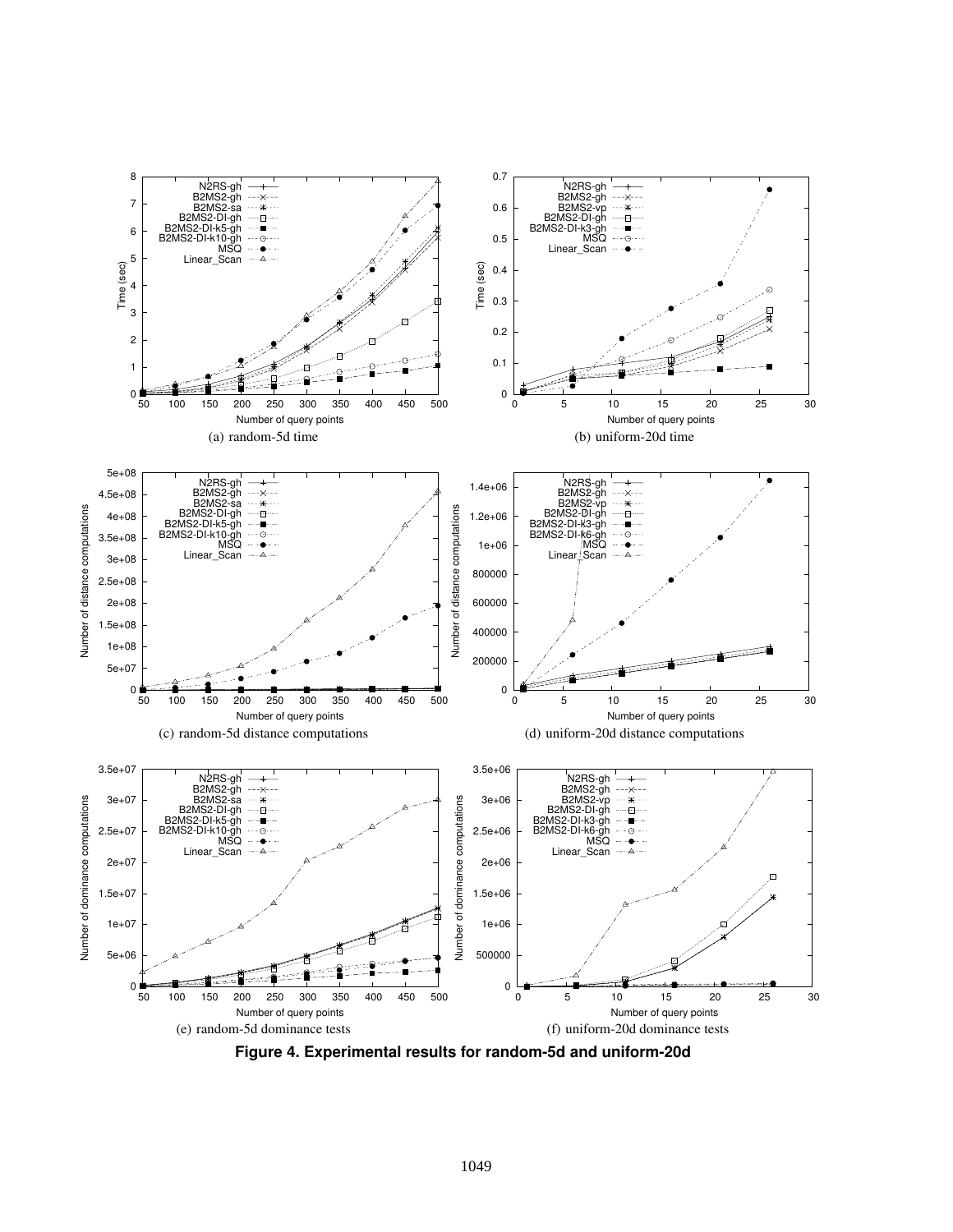| Dataset     | Data Type      | Records | Type      | Dist Metric       | <b>Branch Factor</b> | <b>Block Size</b> |
|-------------|----------------|---------|-----------|-------------------|----------------------|-------------------|
| DNA         | fragment       | 1000010 | real      | edit              | 40                   | 10 KB             |
| random-5d   | vector $(5d)$  | 10000   | synthetic | $L_1$ (Manhattan) | $\mathbf{r}$         | 1 KB              |
| uniform-20d | vector $(20d)$ | 10000   | synthetic | $L_2$ (Euclidean) | 20                   | 10 KB             |
| dictionary  | string         | 354984  | real      | edit              | 45                   | 10 KB             |

**Table 1. Dataset Characteristics**

### 4.2 Testing Environment:

All tests were run on an AMD Opteron 2.0GHz machine with 2GB of main memory, running Linux (Fedora Core 4), with a 2.6.17 x86 64 kernel. Our algorithms were implemented in C++, using the STL for most data structures. The MSQ implementation was writeen by the authors of [8] in C++, using the M-Tree codebase for most data structures.

### **4.3** Performance of  $B^2MS^2$  and  $N^2RS$ :

In this section we comment on the first two combinations tested:  $N^2RS$ -gh and  $B^2MS^2$ -gh (without dimensional indexing or kmaterialization). Both use a GH-tree index, so the performance gains seen with  $B^2MS^2$  are entirely due to the efficiency of the single-pass  $B^2MS^2$  algorithm. (Plain)  $B^2MS^2$ -gh performs better than  $N^2RS$ -gh in every test. Overall, the performance improvement of  $B^2MS^2$  over  $N^2RS$  is around a factor of 2.

#### 4.4 Performance of MSQ

MSQ makes for some interesting comparisons. We would expect it to always perform similar to plain  $B^2RS^2$ -gh. However, while we see this expected behavior in figure 4(e), in other cases MSQ performs fewer dominance tests than some variants of  $B^2MS^2$  as in figures 3(e) and 4(f). Often  $MSQ$  runs much slower as in figure 4(a).

Some of the differences can be explained by a difference in algorithm initialization. In our algorithm 2 on line 4, the  $B^2MS^2$ ordered heap is initialized to the root node. In Figure 6 of [8] on line 3, however, the MSQ algorithm's heap is initialized to all children of the root node. This initialization difference can account for the apparent "startup cost" in dominance tests in figures  $3(e)$ and  $3(f)$ , in which  $MSQ$  shows competitive performance only after the number of query tuples increases. Some of the more extreme performance differences are almost certainly grounded in implementation inefficiency or unoptimized performance cases, rather than in the MSQ algorithm itself. The MSQ implementation is capable of good performance, as evidenced by  $MSQ$ 's very low number of dominance tests in figure 4(f). However,  $B^2MS^2$ is typically much faster than MSQ.

### 4.5 The Benefit of Dynamic Indexes for Dominance Tests:

Here we note the benefit of the *dynamic indexing* optimization technique proposed in Section 3.1. Comparing the dynamicallyindexed  $B^2MS^2$ -DI-gh to its nonindexed  $B^2MS^2$ -gh counterpart, we see that dynamic indexing improved performance noticeably for the random-5d dataset (figure 4(a)) but not for other datasets. In Figure 4(e) its ability to reduce dominance tests accounts for the substantial speedup in figure 4(a). In many other cases though, dynamic indexing is not effective when used alone. In these cases, the advantage of first comparing a candidate skyline point to (likely dominant) skyline points near their mutual closest query point, does not outweigh the cost of maintaining for every query point, a sorted bucket of close skyline points.

#### 4.6 The Benefit of  $k$ -dispersion:

 $k$ -dispersion proves to be a flexible technique for reducing both distance computations and dominance tests. Every figure includes two k-dispersion values for comparison. In random-5d figures 4(a), 4(c), and 4(e) for example, we note that both the 5-dispersed  $B<sup>2</sup>MS<sup>2</sup>$ -DI-k5 and the 10-dispersed  $B<sup>2</sup>MS<sup>2</sup>$ -DI-k10 have relatively low values of  $k$  as compared to the number of query tuples  $|Q|$  which can be as large as 500. Our tests showed that higher values of k cause performance to deteriorate, since more distance values are computed. In our experiments, a relatively small number of  $k$  can significantly improve the performance. In the figures, we can see that lower values of k (like  $k = 5$ ) generally perform better than higher values (like  $k = 10$ )<sup>4</sup>. Overall, we can see that k-dispersion combined with dynamic indexing improved performance significantly for all datasets. The overall performance gain can be more than 300 times compared to  $N^2RS$ , and even more compared to a linear scan.

### 4.7 Skyline size:

Recent works such as [6] have suggested that for high-dimensional datasets, the set of skyline points becomes unmanageably large, given the increased difficulty of any one point dominating another. For the datasets we studied, using the constraints mentioned in Section 4.1, this appeared to be less of a problem in practice.

In our tests, skyline size scaled roughly linearly with increasing query tuple size. For the DNA dataset, with 12, 42, and 72 query tuples, the number of skyline points was 238, 3615, and 8219, respectively. For dictionary, 5, 30, and 45 query tuples gave 9, 313, and 750 skyline points. For random-5d, 50, 250, and 500 query tuples gave 166, 1884, and 3621 skyline points. And for uniform-20d, 21, 61, and 101 query tuples gave 614, 3019, and 4991 skyline points. Thus we believe our experiments model relatively useful skyline queries, rather than unrealistic queries which might return an intractably large (exponential) number of results.

## **5. Related Work**

**Skyline Queries:** The Skyline Query has its origins in the problems of multi objective optimization [28], maximum vectors [16], convex hull [24], and contour generation [17]. It was first introduced in [2] and algorithms based on Block Nested Loop (BNL), Divide & Conquer, and B-Tree were presented. Further algorithms focused on improving BNL with sorting [9, 26] and bitmap

<sup>&</sup>lt;sup>4</sup>The best choice for  $k$  is dependent on the dataset and the query. It can be determined experimentally by varying  $k$  for the same query. Estimating the best  $k$  in advance remains an open problem.